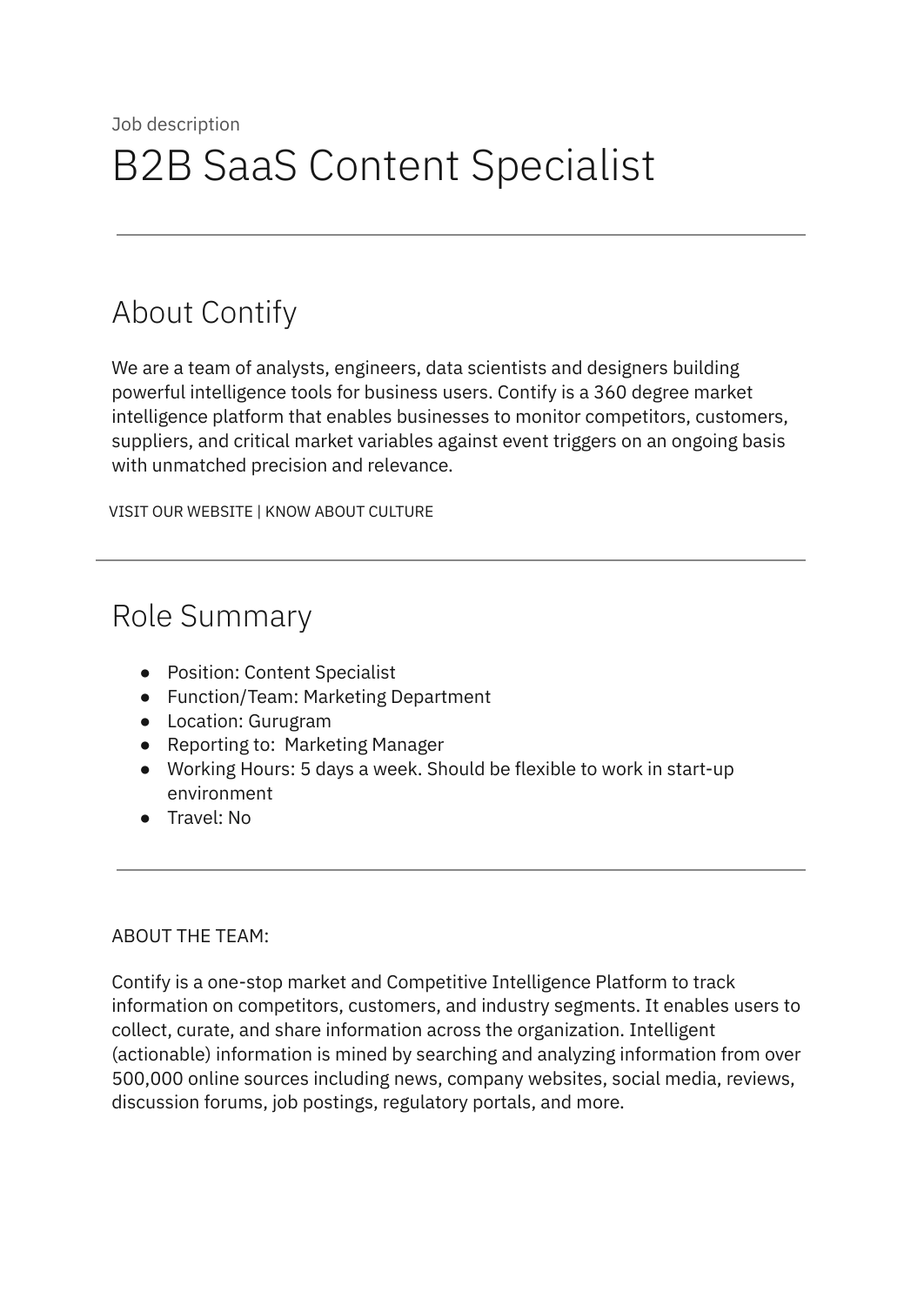#### About the role:

#### RESPONSIBILITIES:

- Creative and collaborative senior content writer to create original, high quality, relevant content to engage, educate, and inspire B2B Tech CXO customers and prospects, that are Fortune 1000 companies in the US market. Our ideal candidate is an individual with exceptional writing skills, a strategic and research mindset, and a get-it-done attitude who is excited to take a deep dive into complex topics and bring them to life for B2B tech buyers. In this role, you will write compelling content, such as research reports, case studies, POVs, articles, white papers, and solution video scripts, and help to enhance Contify position as a Marketing and Competition intelligence industry thought leader.
- Write well researched high-quality content related to our solutions/services, and industry trends, including but not limited to the following: website and microsites, email campaigns/newsletters, thought leadership articles, CEO perspectives, customer success stories/case studies, infographics, video scripts, press releases, integrating charts, illustrations, and imagery where necessary, and ensuring a differentiated customer experience.
- Create world-class content assets that attract, nurture, and convert leads.
- Interview SMEs to gain industry-specific insights and craft well-structured, easy-to-read content that make complex topics digestible and understandable.
- Proofread, review, and edit all content for grammatical and technical accuracy prior to final delivery/publishing
- Conduct keyword research and use SEO to increase relevant website traffic. Incorporate SEO / SEM best practices into all written web content
- Own and manage the company content engine and ensure that our content ranks high on popular search engines
- Utilize industry best practices, identify customer needs and gaps
- Create and follow an editorial calendar and collaborate with other members of the marketing team to ensure timely delivery of materials
- Ensure strict adherence to the style guides, tone, and voice of the company